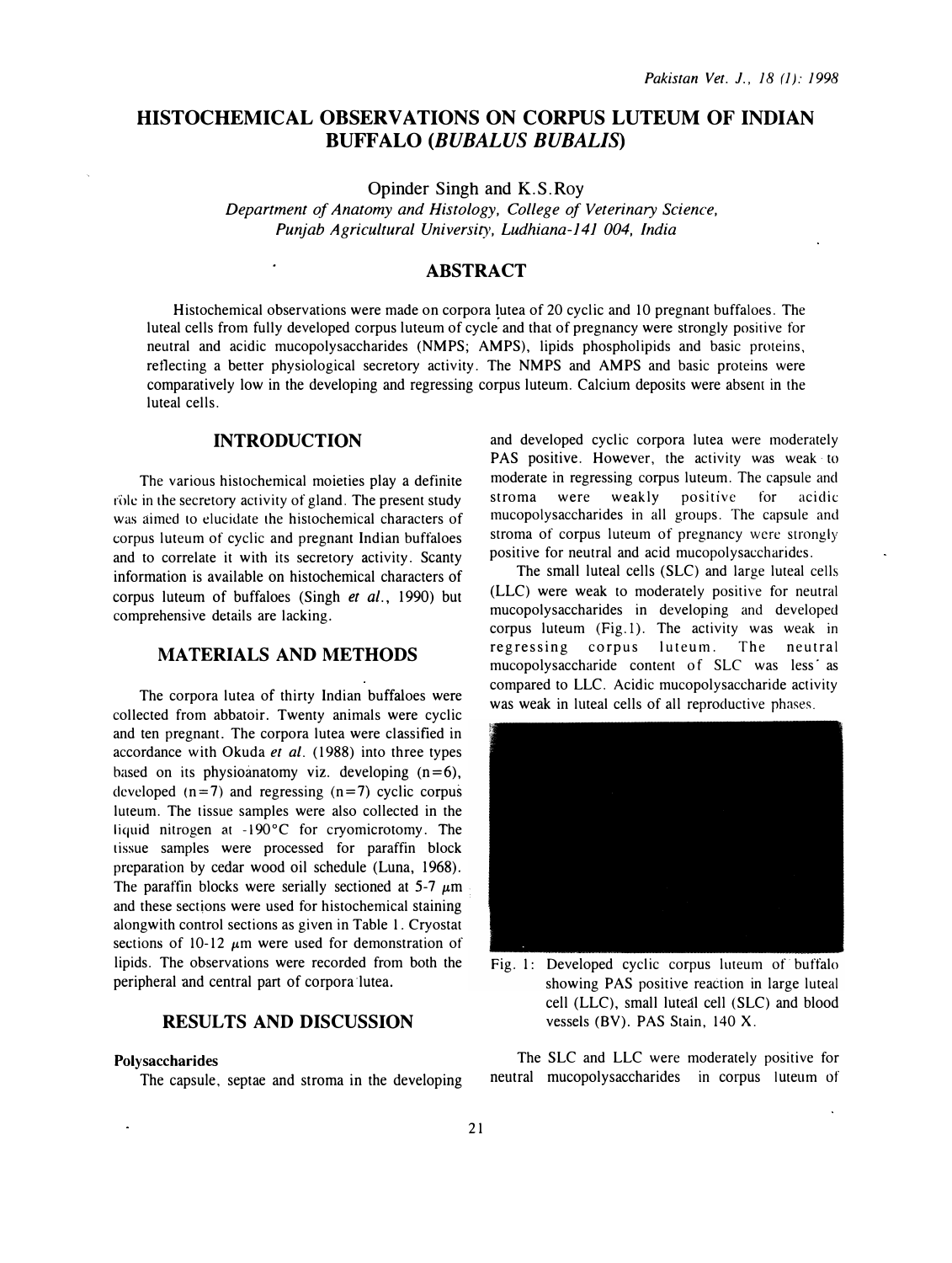| Cytoplasmic Inclusion              | Method                                          | Source                      |
|------------------------------------|-------------------------------------------------|-----------------------------|
| Neutral mucopolysaccharides (NMPS) | Periodic-Acid Schiff                            | Sheehan and Hrapchak (1973) |
| Glycogen<br>٠                      | <b>PAS</b> with diastase<br>digestion at pH 6.0 | Luna (1968)                 |
| Acidic mucopolysaccharides (AMPS)  | Alcian blue at pH 2.5                           | Luna (1968)                 |
| Lipids                             | a. Sudan Black B<br>b. Oil Red O                | Chayed et al. (1969)        |
| Phospholipids                      | Acid Haematin                                   | Chayen et al. (1969)        |
| <b>Basic proteins</b>              | Mercuric Bromphenol blue                        | Chayen et al. (1969)        |
| Calcium                            | Von Kossa                                       | Luna (1968)                 |

Tahle I: Histochemical techniques used in paraffin/cryostat sections of buffalo corpus luteum

Rabie 2: Histochemical observations on cropus luteum of buffalo

| Cytoplasmic Inclusion                | Stage of corpus luteum                 |               |             |                                                                                    |            |                    |                   |                  |  |
|--------------------------------------|----------------------------------------|---------------|-------------|------------------------------------------------------------------------------------|------------|--------------------|-------------------|------------------|--|
|                                      | Developing                             |               | Developed   |                                                                                    | Regressing |                    | CL of pregnancy   |                  |  |
|                                      | <b>SLC</b>                             | <b>LLC</b>    | <b>SLC</b>  | <b>LLC</b>                                                                         | <b>SLC</b> | <b>LLC</b>         | <b>SLC</b>        | <b>LLC</b>       |  |
| Neutral<br>mucopolysaccharides       | $+7+$                                  | $+1$ + + $+1$ |             | $++1$<br>$+ + +$                                                                   | $\ddot{}$  | $\ddot{}$          | $+ +$             | $++$             |  |
| Glycogen                             | $+/- +$                                | $+1$ + + $+1$ |             | $++/-$<br>$++$                                                                     | $\ddot{}$  | $\ddot{}$          | $+ +$             | $+ +$            |  |
| Acid<br>mucopolysaccharides          |                                        | $\ddot{}$     |             | $\ddot{}$                                                                          | $\ddot{}$  | $\ddot{}$          | $\ddot{}$         | $\ddot{}$        |  |
| Lipids                               | $+ +$                                  | $+ +$         | $+ + +$     | $+ + +$                                                                            | $+ + + +$  | $+ + + + + + +$    |                   | $+ + +$          |  |
| Phospholipids                        | $+ + +$                                | $+ + +$       | $+++$ $+++$ |                                                                                    | $+ +$      | $+ +$              | $+ + +$           | $+ + +$          |  |
| Proteins                             | $\ddot{}$                              | $\ddot{}$     | $+ +/$      | $++/-$<br>+++ +++                                                                  | $\ddot{}$  | $+$ $\overline{ }$ | $+ +/$<br>$+ + +$ | $+ +/$<br>$++++$ |  |
| <b>SLC</b><br>$=$<br>$\cdot$ $\cdot$ | Small luteal cells $-$ = Negative<br>. |               |             | $++ =$ Moderate<br>$\mathbf{1}$ and $\mathbf{1}$ and $\mathbf{1}$ and $\mathbf{1}$ |            |                    |                   |                  |  |

LLC = Large luteal cells  $+$  = Weak  $+++$  = Strong

 $++++ =$  Intense

pregnancy whereas some of LLC were weakly positive for acidic mucopolysaccharides (Table 2). The neutral mucopolysaccharide contents of SLC and LLC were confirmed to be glycogen which might be required for energy in precess of synthesis of hormones as suggested by Singh (1975) in cow. Some of the regressed luteal cells showed abundant of granular neutral mucopolysaccharides as reported earlier in luteal cells of buffalo (Goswami, 1985). However, the role of glycogen in regressing corpus luteum could not be ascertained.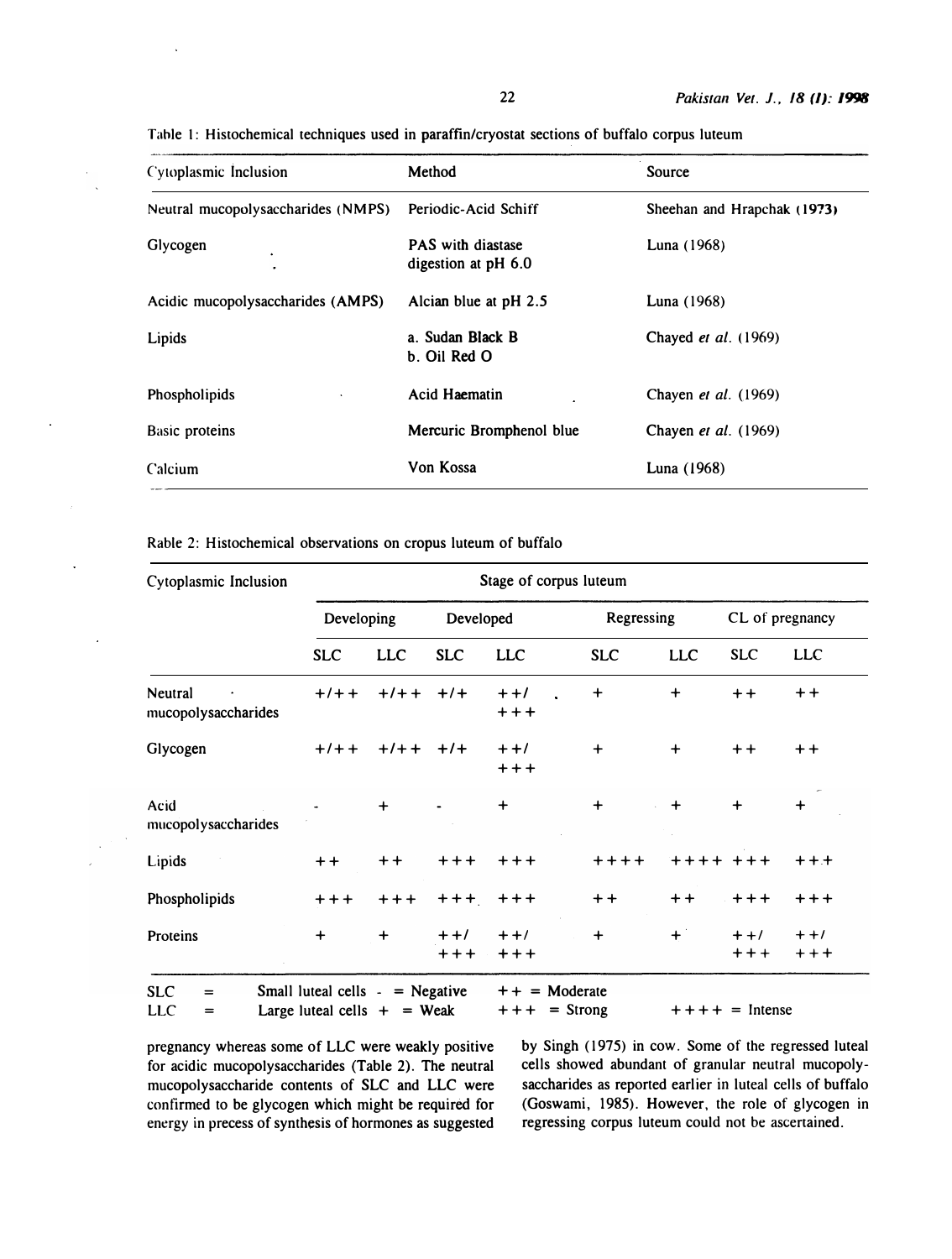### Lipids

The Sudan black B and oil red O stained cryostat sections showed that connective tissue components were devoid of any lipid in cyclic as well as in corpus luteum of pregnancy. In the developing corpus luteum it was uniformly distributed in perinuclear area and droplets were fewer and of moderate intensity, whereas SLC and LLC were strongly positive for lipids in developed . corpus luteum (Fig.  $2 \& 3$ ). The lipids droplets were fine to medium, coarse and evenly distributed. The regressing corpus luteum showed increased amount of lipids in luteal cells. The lipid droplets were much coarser and increased in amount than earlier groups.



Fig. 2: Cryostat section of developing cyclic corpus luteum of buffalo showing lipid in large luteal cell (LLC) and small luteal cell (SLC). Sudan Black B. 140 X.



Fig. 3: Cryostat section of corpus luteum of pregnancy showing fine lipid droplets in small luteal cell (SLC) and large luteal cell (LLC). Oil red 0, 140 X.

In the corpus luteum of pregnancy large amount of coarse lipid droplets were seen in the perinuclear area of lutein cells. The higher lipids content in developed corpus luteum and that of pregnancy may be related with steroidogenesis whereas the increased accumulation of lipids in regressed luteal cells was mainly due to reduced utilization of cholesterol for steroid hormone synthesis (Dellmann. 1993).

Fields et al. (1985) and Singh et al. (1990) also reported a loss of secretory granules and increased lipid during pregnancy in cattle and buffalo respectively. Weber et al. (1987) observed similar changes in later stages of estrus cycle.

#### Phospholipids

The capsule and stromal tissue were devoid of phospholipids both in cyclic as well as pregnant buffalo. SLC and LLC were strongly positive for phospholipids in developing, developed and corpus luteum of pregnancy whereas moderately positive in regressing (Fig.4).

#### Basic Proteins

The developing and regressing luteal cells showed weak reaction for basic proteins in SLC and LLC whereas a strong reaction observed in developed cyclic and pregnant animals appears to be suggestive of high secretory activity. The capsule and stroma were weakly positive (Fig. 5).

#### Calcium

Calcium deposits could not be demonstrated in· any of luteal cells at any stage. however. except a very weak reaction in lumen of blood vessels.



Fig. 4: Phospholipids in small luteal cell (SLC) and large luteal cell (LLC) of developing cyclic corpus luteum in cryostat section. Baker's method, 140 X.